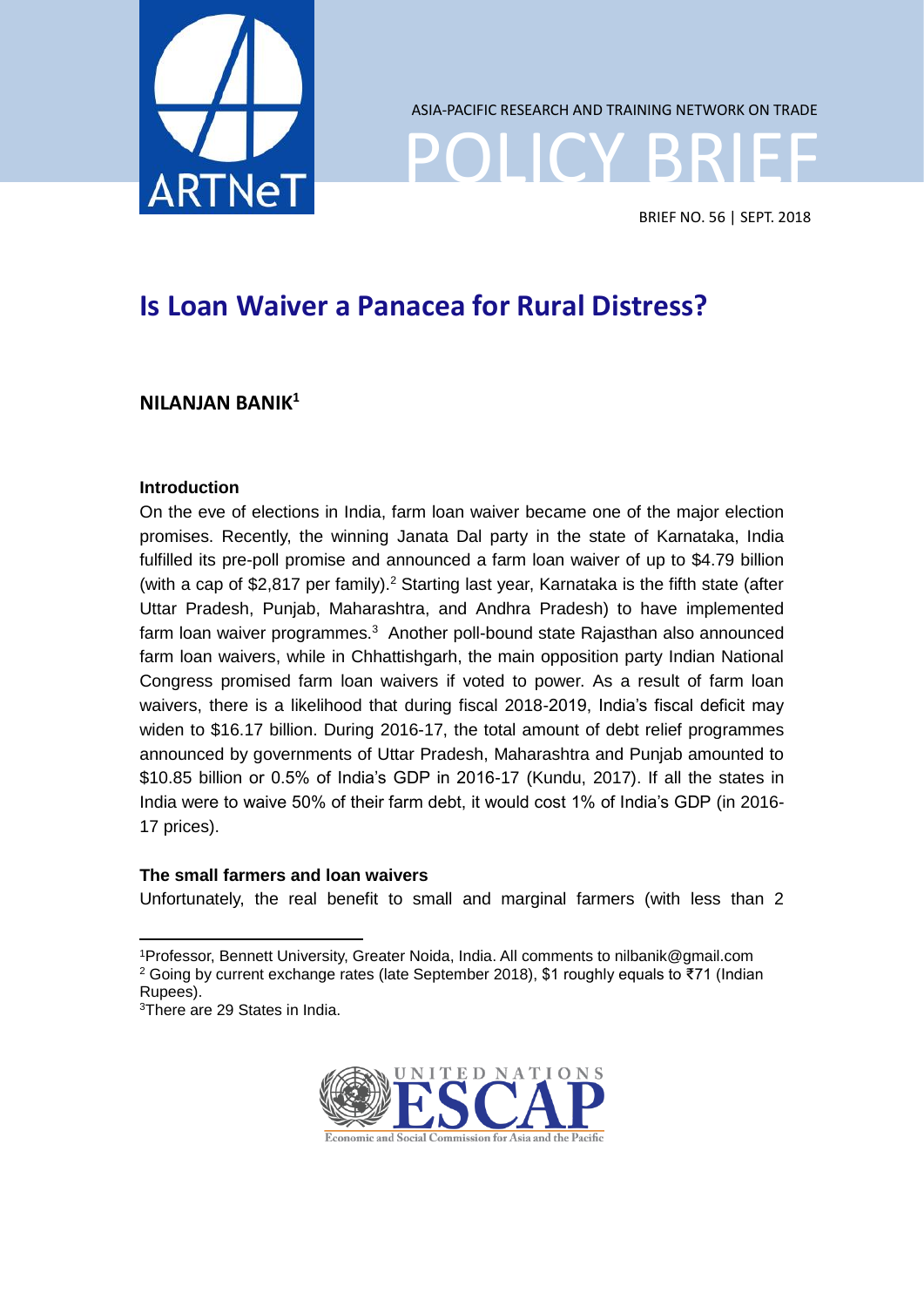hectares of landholding size) will not come from loan waiver programmes. This is because only 15% of smallest farmers have access to institutional credit (formal credit)as illustrated in the figure, and loan waiver schemes typically cater to farmers who have availed formal loans.



Figure 1: Farmers with access to institutional credit (in %)

Source: National Sample Survey Office's 2013 situation assessment survey of farm households, Government of India.

Once a loan waiver is announced, banks usually stop giving loans to farmers qualifying for the waiver during the next loan cycle (Kanz, 2016, and Giné and Kanz, 2018).<sup>4</sup> The banks lose on the interest payment, and at times it is not clear within what time frame any state government is going to pay back the principal amount, leading to credit rationing. Then there are moral hazard issues, where more productive farmers who can pay-off their loans deliberately default. Rath (2008) points out those farmers who had already repaid their loans before the announcement of loan waivers felt cheated and therefore were reluctant to repay fresh loans. Some farmers believe that such write-offs will occur from time to time, and therefore are unenthusiastic about repayment. Kanz (2016) shows that beneficiary farmers appear less concerned about the reputational effects of defaulting on their loans.

-

<sup>4</sup> Through the Agricultural Debt Waiver and Debt Relief Scheme, 2008, the United Progressive Alliance government announced a \$8.5 billion loan waiver package for 30 million small and marginal farmers. Both these papers examined the effects of the 2008-loan waiver scheme. The amount of loans waived was equivalent to 0.5% of India's GDP in 2016-17.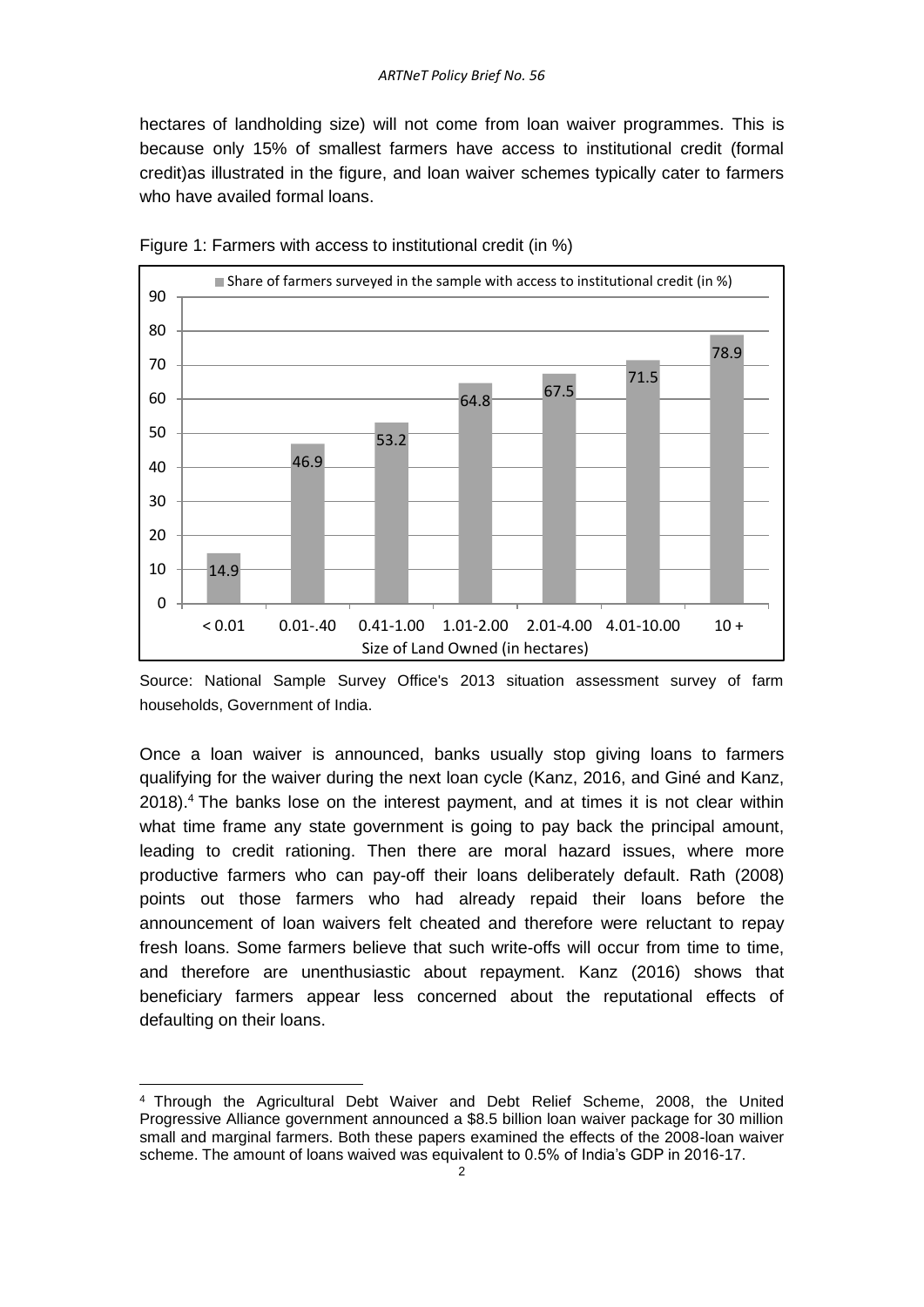Evidence suggests that small farmers quite often use the money saved from loan waivers for consumption purposes instead of using it as an investment to augment farm productivity. Globally, India has the second largest amount of arable land (next only to the United States) but ranks lower when it comes to agricultural productivity. For example, in potato farming, the productivity in India is less than half of that in the United States, Germany, or the Netherlands. In the case of rice, it is less than half of that in the United States or Egypt. And for wheat, it is less than half of that in the United Kingdom or Egypt.

Analysing the loan waiver program announced by Uttar Pradesh government in 2011, Chakraborti and Gupta (2017) find that eligible households in districts that received loan waivers had higher consumption expenditure, by approximately \$113 per year, compared to the non-eligible households. What is of greater concern is that eligible households also tend to spend significantly more on non-productive purposes, such as social and family gathering events including weddings. This study points out that within the same district households who received loan waivers had no significant productivity difference when compared with the households who were not eligible. Households expected governments to intervene so that credit institutions would not seize their collateral in case of default. The expectation that they can avoid any penalty for non-repayment of a loan is likely to affect household decisions regarding the utilization of loans. As a result of the moral hazard issue, state-owned as well as private commercial banks, fearing that it might become too costly for banks to operate branches in remote rural areas, are reluctant to extend credit to a large number of small farmers. Bottom line, small farmers lose out both in term of access to formal loans and agricultural output as debt forgiveness is likely to disincentivize farmers from using loans for productive investment.

Yet political parties use farm loan waivers as a strategy for winning elections. As has been seen time and time again, "farmers first" provides political mileage. With more than 55% of Indians earning their livelihood through the agricultural sector, it comes as no surprise that political parties like to place their bets on farmers' cause.

#### **The real gainers from loan waiver programmes**

The big and mid-size farmers (with more than 2 hectares of landholding size) are the ones who gain from farm loan waivers. Giné and Kanz (2018) show that loan waivers during the current loan cycle prompt banks to reduce credit outlay for small and marginal farmers during the next loan cycle—farmers below the 2 hectares cut-off experience an 8 percentage point reduction in formal lending after a bailout. The implication of this finding is that farmers with more than 2 hectares of land receive more credit after the bailout which is made available to them at the cost of small farmers qualified for loan waivers. The benefit to larger farmers is simply the total formal credit increase multiplied by the interest rate differential between formal and informal sectors. This amounts to \$75.4 million per year.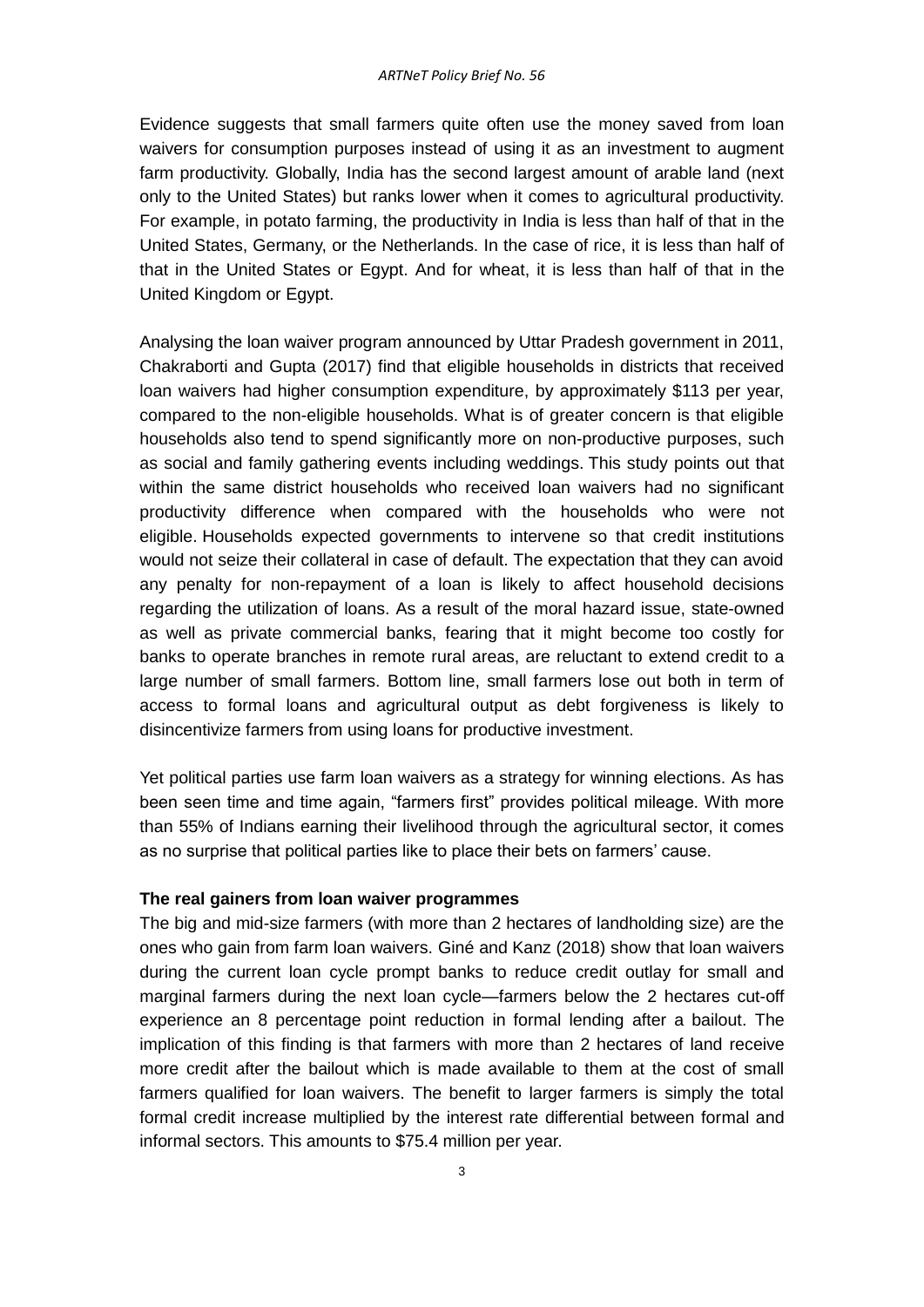Tripathi (2017) calculated the average interest rate on formal credit as 11.67%, while the rate in informal credit reached 25.20%. These interest rates represent the weighted average of diverse sources of credit, including banks and government (formal) as well as moneylenders, shopkeepers, friends, family, and landlords (informal). Kanz (2016) indicates that farmers are able to substitute 75% of the formal credit gap with informal sources of debt. If this were to come from costly money lenders the extra interest expense would be significant. Kanz (2016) does suggest that the credit gap is mostly filled with loans from friends and relatives. However, in reality, with a credit rationing, small farmers increasingly rely on costly informal credit. For the farmers relying on costly informal loans, they invest 15% less on agricultural inputs in comparison to the farmers who do not face credit rationing (Kanz, 2016). Costly informal loans reduce their purchasing power and to an extent reduce farm productivity, thereby cutting the income of the smallest and most marginal farmers by 13.5%. In sum, loan waivers mostly help richer and bigger farmers, leaving smaller farmers worse-off in the future.

#### **A tale of two states**

We studied responses to farmer distress in Andhra Pradesh and Rajasthan (Banik, 2018a, 2018b). In 2016, Andhra Pradesh announced a loan-waiver, costing the state exchequer \$3.38 billion. In terms of benefit-cost ratio, our work for Andhra Pradesh shows that waiving formal loans for landholders with less than two hectares would cost \$3.50 billion. The benefits will be slightly lower at \$3.47 billion. Giving out a rupee to achieve just 14 cents of benefit is a poor deal (Banik, 2018a). For Rajasthan, our analysis shows that waiving formal loans for landholders with less than two hectares would cost \$1.65 billion. The benefits will be slightly lower at \$1.34 billion. Like in the case of Andhra Pradesh, for Rajasthan giving out a rupee to achieve just 11 cents of benefit is also a poor deal (Banik, 2018b). Most egregiously, spending thousands of crores on less effective policy leaves less for much more effective ones.

#### **If not the farm loan waivers, what else to do to increase farm incomes?**

Loan waivers are not the solution to farm crisis. During the year following loan waivers, small farmers lose out on three counts: lower access to formal loan, falling agricultural revenue because of higher informal loan cost, and a falling agricultural productivity. This has a wider implication on income distribution. 83% of the farmers in India who qualify for loan waivers are marginal and small farmers. The median annual income of these farmers is around \$290, which is barely two months' minimum wage in Mumbai—the commercial capital of India. A low farm income exacerbates an already rising income inequality in India.

What interventions, then, could be more helpful in increasing farm income in India? After all, the current Government wants to double farm income by 2022-2023 over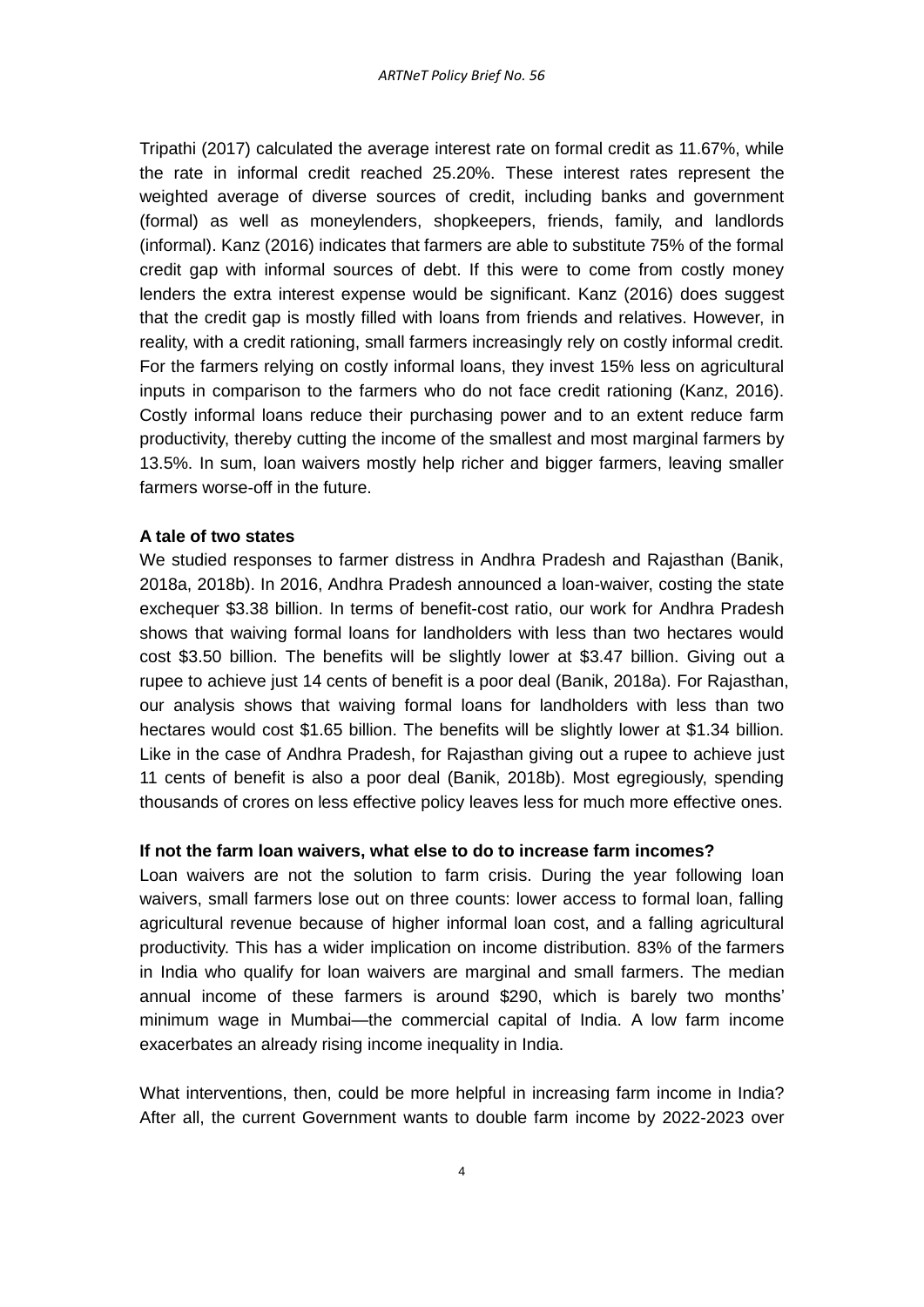the base year of 2015–2016. <sup>5</sup> During 2015–2016, per-capita farm income was \$1,693 per annum (in current price). To double farm income by 2022–2023 will require agriculture output to grow at 10.4% annually. However, at present, the agriculture output is growing at around 3% annually (NITI Aayog, 2017). At this pace, it will take 25 years to double farmers' income. To boost an increase in farmers' income, we recommend several different interventions.

1. Building cold storage and warehouses: India is one of the largest producers of many agricultural perishables and yet nearly 20% of India's fresh produce is wasted because of lack of adequate cold storage facilities. Reducing waste of perishable fruits, vegetables, and milk that command higher market prices than staple crops will augment farm income. Most small farmers do not risk growing perishable crops. Because of the lack of storage facilities, small and marginal farmers seldom venture to grow high-valued crops. Only 22.2% of marginal farmers (with less than one hectare of landholding size) and 23.6% of small farmers (between one and two hectares of landholding size) grow high-value crops. Small and marginal farmers are likely to gain from shifting to high-value crops, after which the likelihood of a farmer being poor will be  $3 - 7%$  lower (Banik, 2018a).

We studied how building cold storage and warehouses will help farmers in Andhra Pradesh and Rajasthan. The National Centre for Cold Chain Development (NCCD) has estimated Rajasthan's total requirement for storing milk, fruits, and vegetables at 74,889 metric tonnes. Providing pack houses and trucks would cost \$843 million. The benefits in terms of the reduced wastage in milk, fruits, and vegetables are worth more than 15-times that figure. Similarly, for Andhra Pradesh, the current total storage requirement for storing milk, fruits, and vegetables stands at 744,650 metric tonnes. The total number of pack houses and specialized trucks required are 4,382 and 1,312, respectively. About 90% of the storage requirement already exists within the state, but the remaining infrastructure needs are not filled yet. To fill this gap requires a one-off investment of \$378.3 million. The benefits in terms of the reduced wastage in milk, fruits, and vegetables for Andhra Pradesh, are worth more than 9-times that figure. It is worthwhile to build more cold storage and warehouse facilities.

2. Linking domestic market with international market: The present Government has increased budgetary allocation for agriculture sector, up from \$17.04 billion (between 2009 and 2014) to  $$30$  billion (between 2014 and 2019). This has led to an increase in food and livestock production. For instance, pulse production has increased on average by 10.5% annually. Production of fish, milk, and egg has increased by 26%, 24%, and 25%, respectively. Although India allowed

<sup>-</sup><sup>5</sup>Fiscal year 2022-2023, will mark the 75<sup>th</sup> anniversary of Indian Independence Act 1947.

<sup>&</sup>lt;sup>6</sup>In India, typically, sector specific planned budgetary outlay happens for a period of 5 years.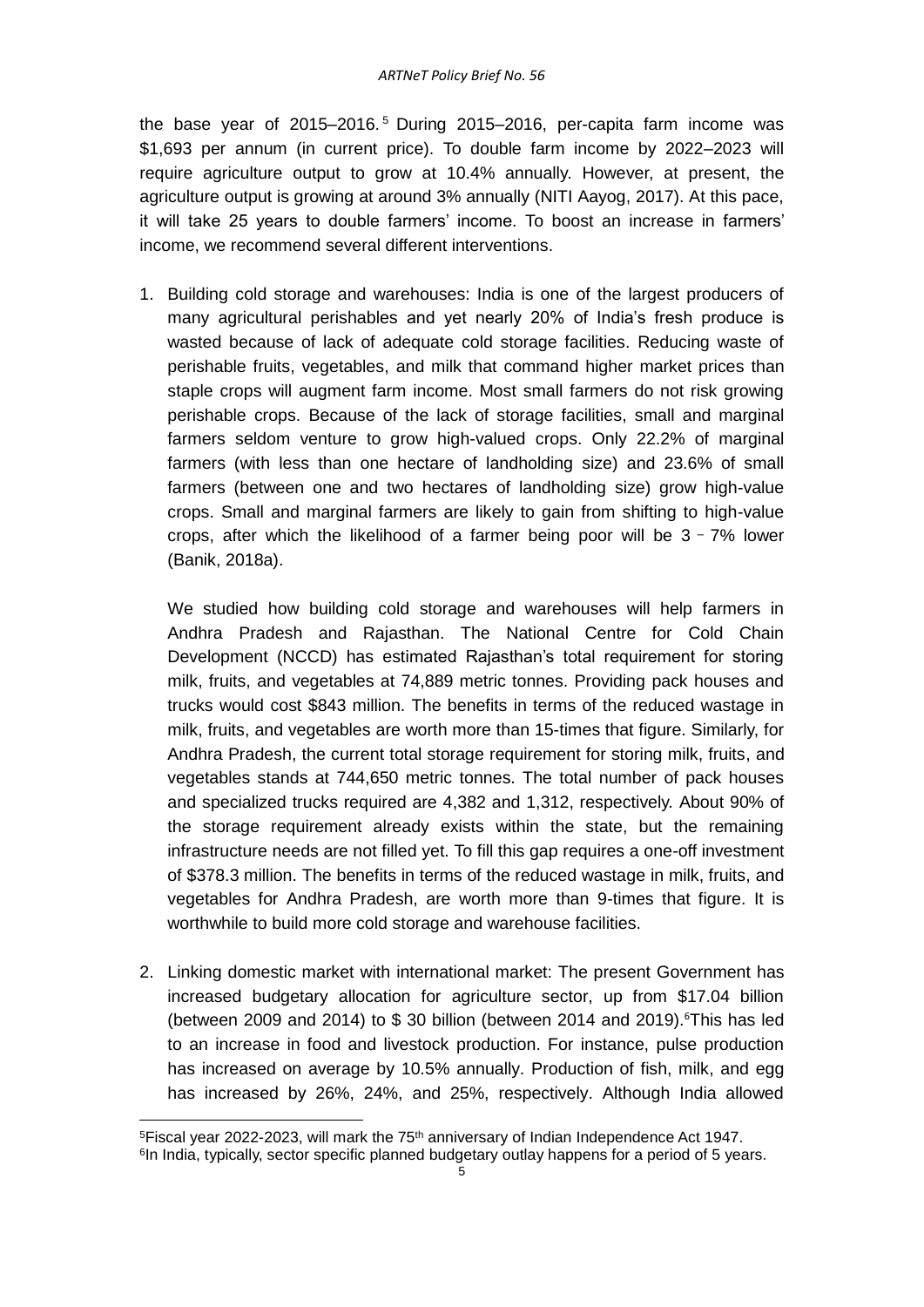exports of livestock, the typical farm sector outputs such as rice, wheat, and other dietary items are only restrictively allowed. India also has higher import duties, in comparison to the ASEAN level, when it comes to agricultural products. In short, trade in agriculture items is restricted to tame domestic price, enable food security, and ensure the livelihood of Indian farmers. However, a restricted agriculture market and lack of adequate storage facilities often lead to crop output getting wasted. Food grain production in India touched an all-time high of 280 million tonnes during 2017-2018, and there is a need to follow a liberal trade policy and put in place necessary infrastructures to facilitate exports. For instance, a necessary condition for exports is to have testing facilities that provide sanitary and phytosanitary certification. Unfortunately, the numbers of such testing facilities are limited (Haq, 2018). Likewise, agriculture tariffs should be brought down to allow imports at the time of shortage.

- 3. Other supply-side interventions: Building rural infrastructures such as village electrification and canals will help. The fact that irrigation coverage on small landholding size is less than 40% means crop failures in bad rainfall years. Likewise, a reform in the APMC Act is required. In a supply chain examination study involving trade in potatoes, it was found that middlemen can charge a commission of up to a staggering 70% (Singh, 2017). For example, during June 2017 in the Azadpur and Ghazipur markets of Delhi, the middlemen were selling a common variety of potatoes at 7–9 cents per kilogram. If these rates were being offered to farmers they should have realized between \$3.5 and \$5 for a 50 kilogram sack. However, in reality, the maximum price the farmers were offered was \$1.4 for a 50-kilogram sack. Hence, most often farmers do not know the actual market prices of the commodities and it is the middlemen who siphon-off most of the profits. The lack of reforms in the APMC Act prevents small farmers to sell directly to supermarkets, exporters, and agro-processors (thereby, enhancing their income).
- 4. Financial literacy: Financial literacy is also important. Lack of financial awareness has affected the growth and deepening of agriculture finance markets.<sup>7</sup> National Centre for Financial Education (NCFE) conducted India's first-ever national benchmark survey of Financial Literacy and Financial Inclusion in 2015 which captured a broad array of information from 76,762 respondents. The survey highlighted that the farmers are not aware of basic financial products. For example, less than 1.67% of the farmers are aware of crop insurance products. The corresponding numbers for cattle/livestock insurance and agricultural futures are 0.66% and 0.38%, respectively. Banerjee et al., (2017) find evidence about the existence of a positive relationship between financial awareness and financial

-

<sup>7</sup>Agricultural finance refers to financial services ranging from short, medium, and long-term loans, to leasing, to crop and livestock insurance, covering the entire agricultural value chain input supply, production and distribution, wholesaling, processing and marketing.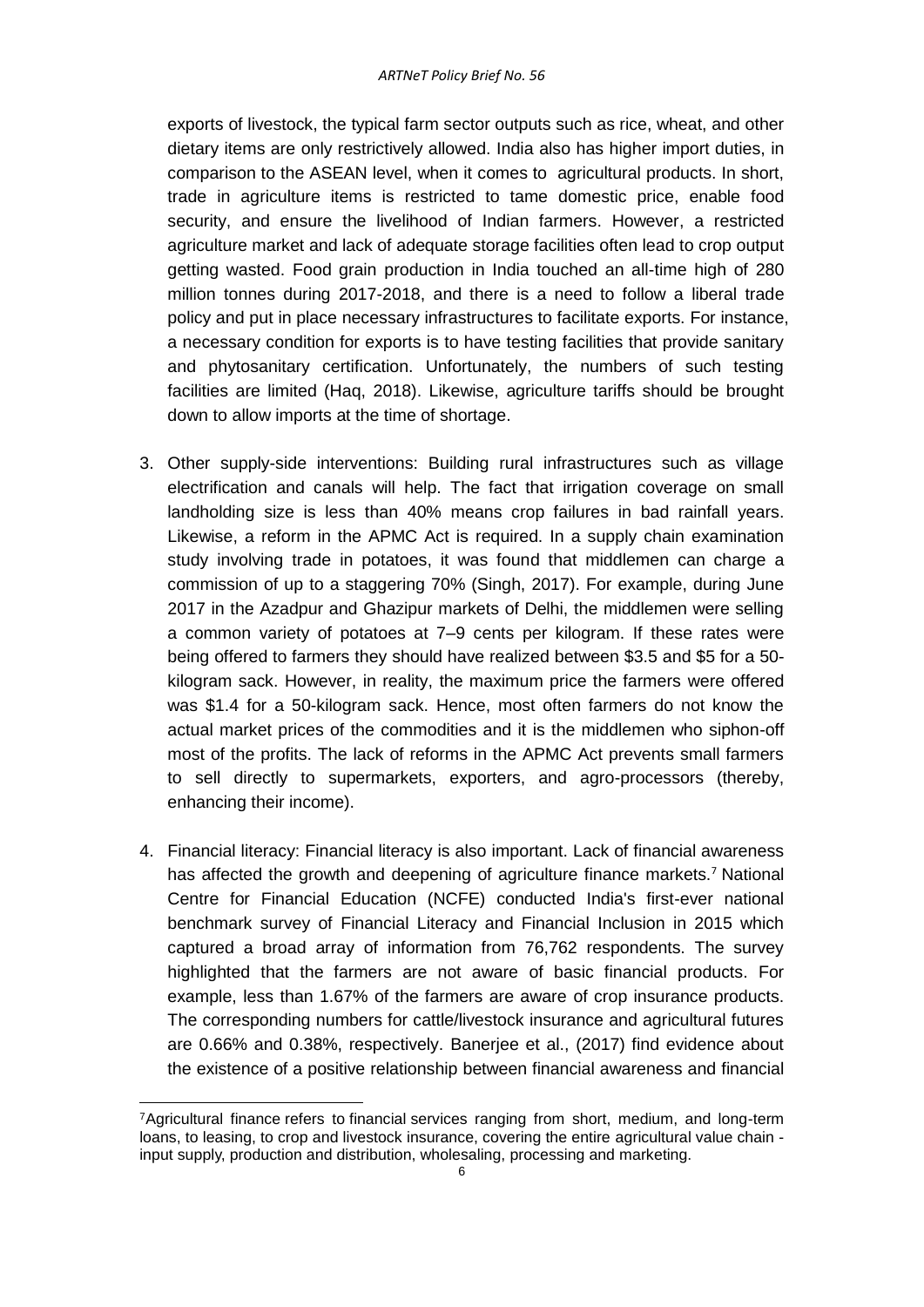inclusion. Thus, more financially literate households have better awareness of the existence of the financial products and are, therefore, more likely to own advanced financial products such as insurance and capital market products. Even introduction of e-mandis—an online market where farmers can bypass the middlemen and sell directly to the retailers—are helping them a little. Evidence from Rajasthan suggests that because of the introduction of an e-market, farmers witnessed a price premium of 13%. However, at present, e-mandis are catering to only 7% of all Indian farmers and handles only around 2% of the total value of the coutry's agricultural output.

In conclusion, waivers of farm loans may help any political party win an election once. For them to win an election twice, however, it is important to undertake these aforementioned policy measures that will make a real difference to the life of poor farmers.

#### **References**

Banik, Nilanjan (2018a): "Farm Distress: Analysis of Interventions addressing farmer distress in Andhra Pradesh," *Copenhagen Consensus Working Paper,*  [https://www.copenhagenconsensus.com/publication/andhra-pradesh-priorities](https://www.copenhagenconsensus.com/publication/andhra-pradesh-priorities-farmer-distress-banik)[farmer-distress-banik,](https://www.copenhagenconsensus.com/publication/andhra-pradesh-priorities-farmer-distress-banik) pp 1-54.

Banik, Nilanjan (2018b): "Farm Distress: Analysis of Interventions addressing farmer distress in Rajasthan," *Copenhagen Consensus Working Paper,*[https://www.copenhagenconsensus.com/publication/rajasthan-priorities](https://www.copenhagenconsensus.com/publication/rajasthan-priorities-farmer-distress-banik)[farmer-distress-banik,](https://www.copenhagenconsensus.com/publication/rajasthan-priorities-farmer-distress-banik) pp 1-46.

Banerjee, Anurag, Kamlesh Kumar, and Dennis Philip (2017): "Financial Literacy, Awareness and Inclusion," ISI Working Paper, <https://www.isid.ac.in/~epu/acegd2017/papers/KamleshKumar.pdf>

Chakraborti, Tanika and Aarti Gupta (2017): "Efficacy of Loan Waiver Programs," *Department of Economics Working Paper*, *IIT Kanpur,*[http://home.iitk.ac.in/~tanika/files/research/LoanWaiverAT.pdf,](http://home.iitk.ac.in/~tanika/files/research/LoanWaiverAT.pdf) pp 1-50.

Kanz, Martin (2016): "What does debt relief do for development? Evidence from India's bailout for rural households," *American Economic Journal: Applied Economics*, Vol 8, No 4, pp 66-99.

Giné, Xavier and Martin Kanz (2018): "The Economic Effects of a Borrower Bailout: Evidence from an Emerging Market," *The Review of Financial Studies,* Vol 31, No 5, pp 1752–1783.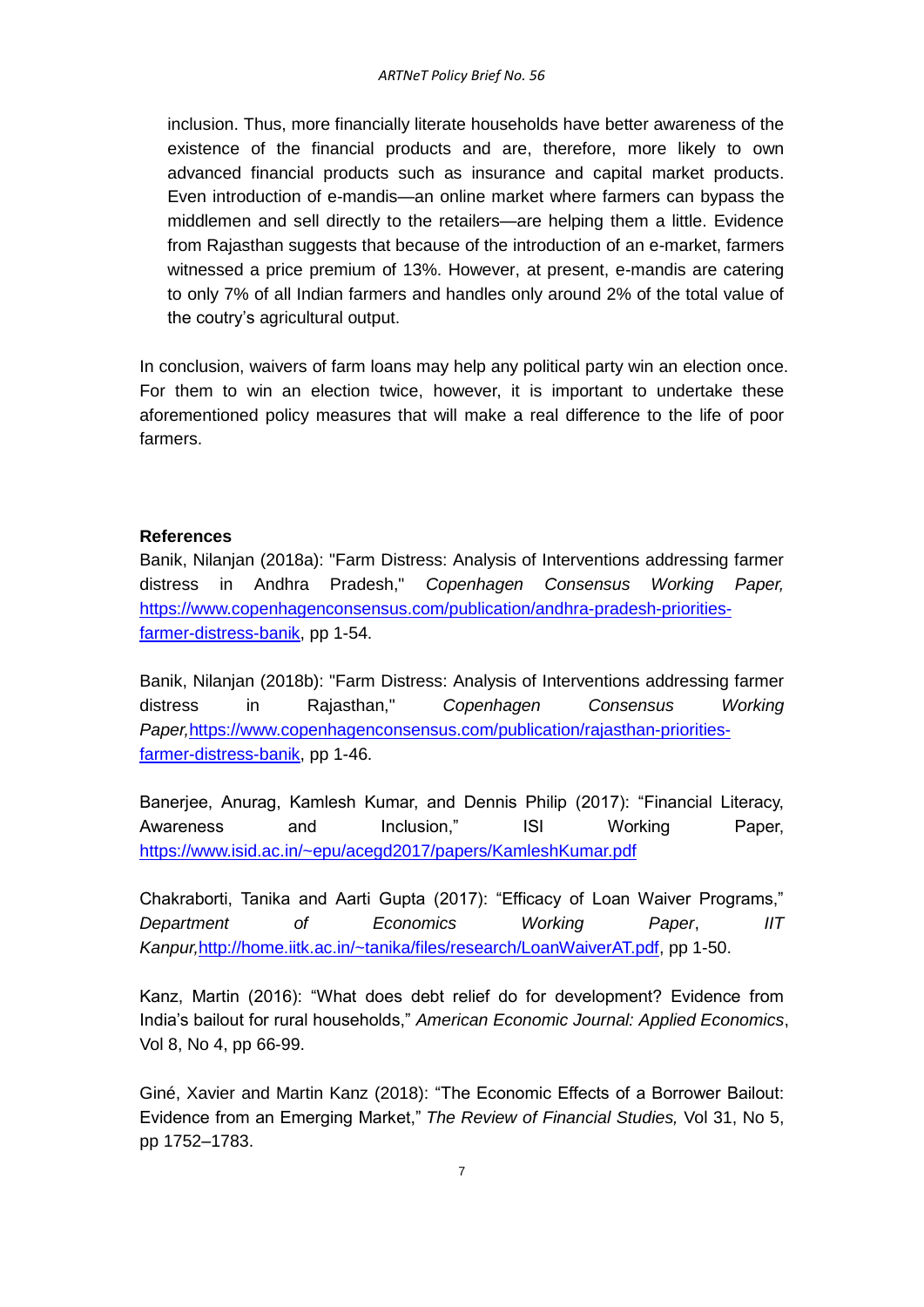Haq, Zia (2018): "India signs deals with 8 countries for farm exports, looks for more market," Hindustan Times, 28 April, [https://www.hindustantimes.com/india](https://www.hindustantimes.com/india-news/india-signs-deals-with-8-countries-for-farm-exports-looks-for-more-markets/story-zGYT7czqSX9FmytQIMG9cK.html)[news/india-signs-deals-with-8-countries-for-farm-exports-looks-for-more](https://www.hindustantimes.com/india-news/india-signs-deals-with-8-countries-for-farm-exports-looks-for-more-markets/story-zGYT7czqSX9FmytQIMG9cK.html)[markets/story-zGYT7czqSX9FmytQIMG9cK.html](https://www.hindustantimes.com/india-news/india-signs-deals-with-8-countries-for-farm-exports-looks-for-more-markets/story-zGYT7czqSX9FmytQIMG9cK.html)

Kundu, Tadit (2017): "How will Farm Loan Waivers impact the Indian Economy?" *Live Mint*, 10 August, [http://www.livemint.com/Politics/HcS9M9n9rus7h5JiLQC2ZM/How](http://www.livemint.com/Politics/HcS9M9n9rus7h5JiLQC2ZM/How-will-farm-loan-waivers-impact-the-Indian-economy.html)[will-farm-loan-waivers-impact-the-Indian-economy.html.](http://www.livemint.com/Politics/HcS9M9n9rus7h5JiLQC2ZM/How-will-farm-loan-waivers-impact-the-Indian-economy.html)

National Centre for Cold Chain Development (2016): "Report on Cold Chain-2016," *Ministry of Agriculture and Farmers Welfare*, *Government of India,*[http://www.nccd.gov.in/PDF/ReportCold-chain2016.pdf,](http://www.nccd.gov.in/PDF/ReportCold-chain2016.pdf) pp 1-114.

NITI Aayog (2017): "Doubling Farmers' Income: Rationale, Strategy, Prospects and Action Plan," *NITI Aayog Policy Paper 1, Government of India*, [http://niti.gov.in/writereaddata/files/document\\_publication/DOUBLING%20FARMERS](http://niti.gov.in/writereaddata/files/document_publication/DOUBLING%20FARMERS%20INCOME.pdf) [%20INCOME.pdf](http://niti.gov.in/writereaddata/files/document_publication/DOUBLING%20FARMERS%20INCOME.pdf)

Rath, Nilakantha (2008): "Implications of the Loan Waiver for Rural Credit Institutions," *Economic and Political Weekly*, Vol 43, No 24, 14 June.

Singh, Pragya (2017): "Middle Earth Moguls," *Outlook*, 03 July, [https://www.outlookindia.com/magazine/story/middle-earth-moguls/299037.](https://www.outlookindia.com/magazine/story/middle-earth-moguls/299037) Tripathi, A. K. (2017): "Credit for Agricultural Households in India: Growing Inequalities," *Journal of Asian and African Studies*, Vol 52, No 6, pp 807-823.